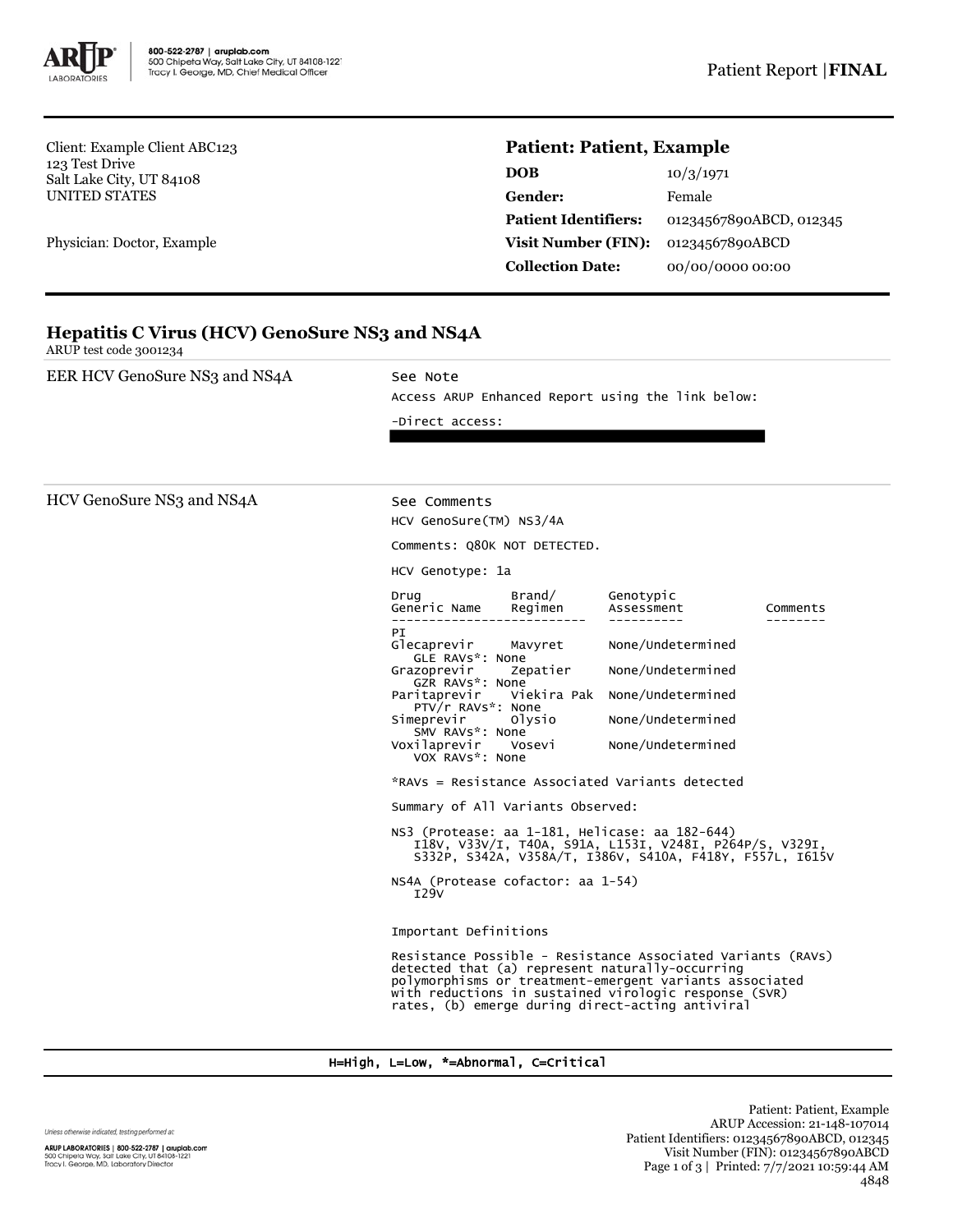

(DAA)-treatment or relapse, and/or (c) may confer<br>reductions in susceptibility based on in vitro data. Refer<br>to prescribing information for specific details regarding<br>the impact of these variants on treatment response in<br>d None/Undetermined - None; no RAVs detected. Undetermined; variants detected that have a subtle or uncertain impact on DAA-treatment responses.

> All variants are reported relative to the HCV genotype/subtype specific reference H77.

Assessment is based on a rules-based algorithm (version 6).

Naturally-occurring polymorphisms may impact the emergence of resistance, leading to failure of DAA combination therapy

Naturally-occurring DAA resistance-associated polymorphisms identified at baseline may impact SVR if the treatment regimen, or adherence, is suboptimal. The impact of these polymorphisms may vary in treatment-naive and treatment-experienced patients and with varying disease states (e.g. non-cirrhotic vs cirrhotic)

Reduced susceptibility to any one component of a DAA-containing regimen may be overcome by the activity of the other components of the regimen and/or longer treatment duration

Treatment emergent RAVs may persist for prolonged periods of time and may impact subsequent treatment regimens

HCV GenoSure NS3 and NS4A Interpretation See Comments

H=High, L=Low, \*=Abnormal, C=Critical

Unless otherwise indicated, testing performed at:

ARUP LABORATORIES | 800-522-2787 | aruplab.com<br>500 Chipeta Way, Salt Lake City, UT 84108-1221<br>Tracy I. George, MD, Laboratory Director

Patient: Patient, Example ARUP Accession: 21-148-107014 Patient Identifiers: 01234567890ABCD, 012345 Visit Number (FIN): 01234567890ABCD Page 2 of 3 | Printed: 7/7/2021 10:59:44 AM 4848